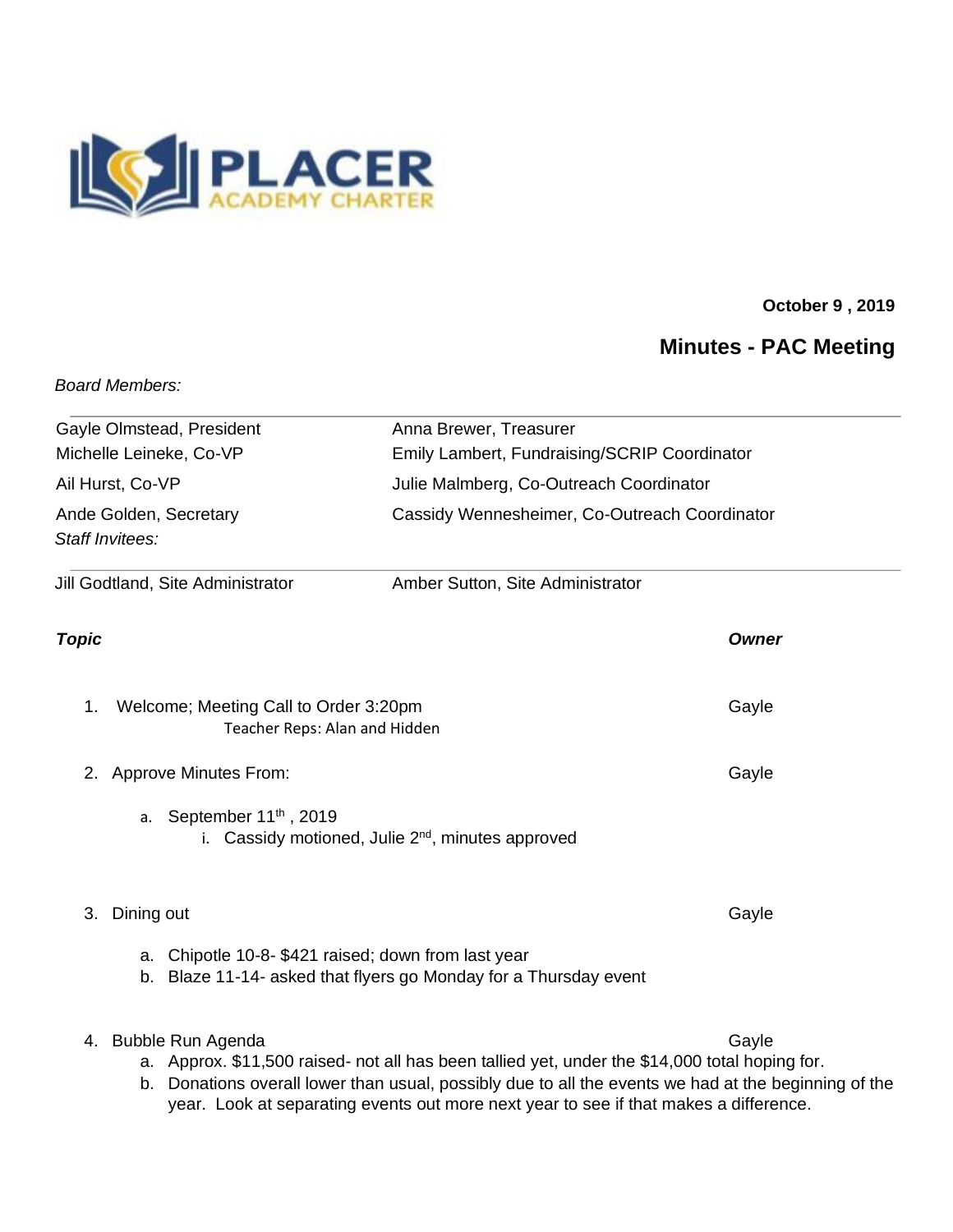6. Roller King October 3 Cassidy

b. Dates of event: 11-12 to 12-4

a. Approx \$600 raised

- c. Turn around time of 1 week
- d. Must hit \$700 total sales to get free shipping or \$50 to ship

are buddy classes and plan to share the ice cream party

5. Fall Festival 10-25 Lacee

a. Flyers went out on Monday and extras area available at the front desk

d. Overall- everyone enjoyed all the bubble activities

b. A link for volunteers was also sent out

i. 147 paid, 9 no shows

b. 12-12- next event Ugly Sweater theme

d. 2-13- last skate event Valentine theme e. Decided to leave it at \$10/person

c. 1-10 Skate Town event from 2-5

c. \$15/family or \$16 online to cover online fees

e. When listing on myschoolbucks, we need to be very upfront about the surcharge or list it separately so it is understood that the candy isn't more expensive.

c. Highest earner to get \$20 gift card: Johnston, Bubbles: Stokes, \$5 gift card and bubbles:

Fletcher, Highest overall earner: Hidden, Second highest earner: Stokes. Stokes and Hidden

- f. A reminder in the teacher folder 12-2
- g. Marketplace will be set up in myschoolbucks
	- i. See's and Mandarins will be on sale at the same time
- h. Volunteers for Mandarin and See's candy sales will be contacted when we have better dates to help with sorting, sucker sales, and distribution
- i. Need to purchase suckers for sales- box of chocolate at 250, 3 boxes for the year
- 8. Chili Dance Committee Gayle States and School and School and School and School and School and School and School and Gayle
	- a. February
	- b. Family dance to be DJ'd by Mike who has already been contacted
	- c. Chili cookoff headed by Amber Sutton
	- d. Anish Kush (sp) to chair event
	- e. Possible venues- Emily is looking into
		- i. Veterans Hall of Roseville
			- 1. Has 2 areas for the event upstairs and down

7. See's Candy Gayle Candy Gayle Communication of the Cayle Cayle Cayle Cayle Communication of the Cayle Communication of the Cayle Communication of the Cayle Communication of the Cayle Communication of the Cayle Communica a. Flyers have been received to send out to students

- -
	-

ii. 113 signed up online and 34 at the door

i. All profits for this event go to the school

- 
- 
- -
	- ii. Mandarin items will be fewer offered than in the past
- 
-